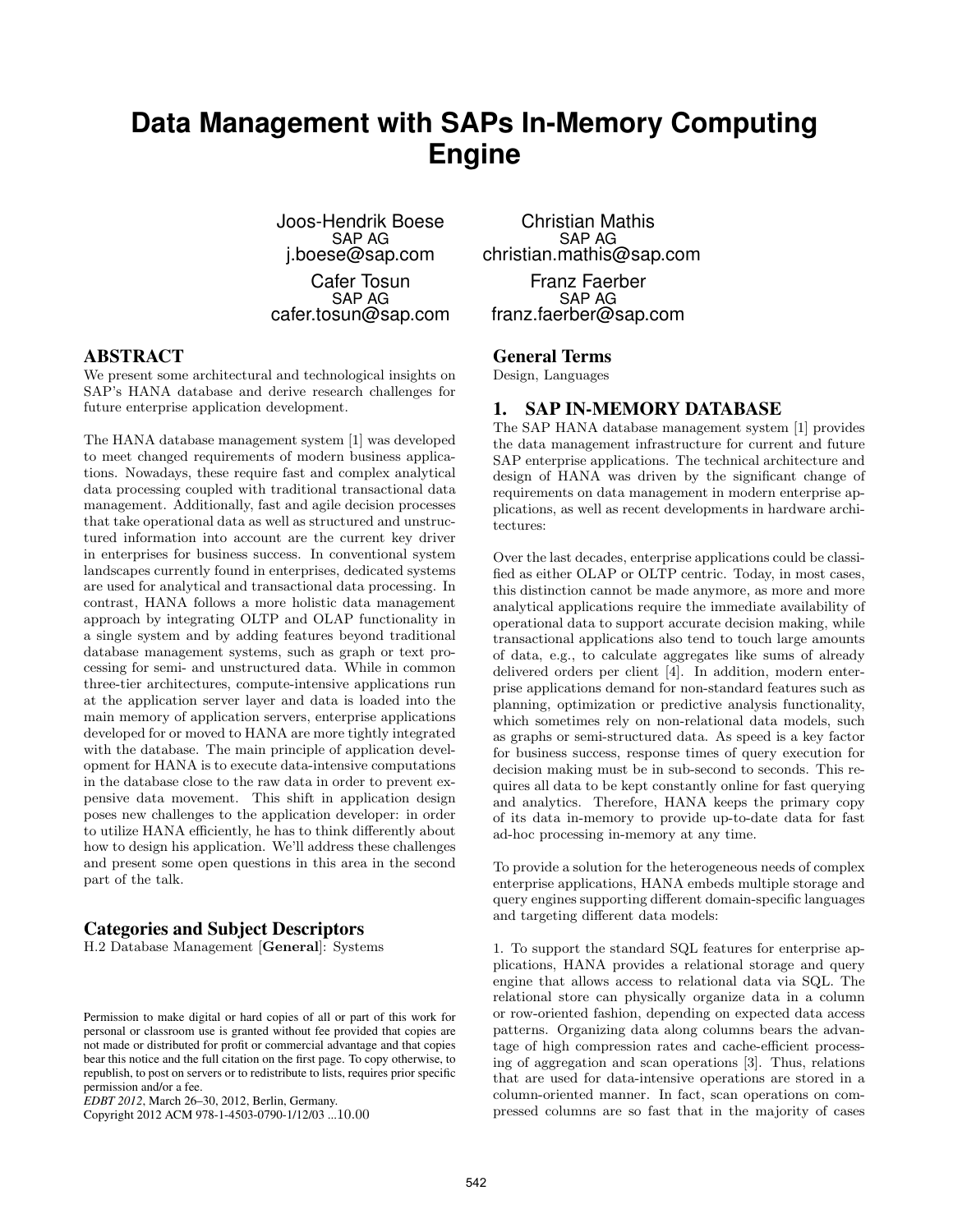there is no need to create and maintain indexes, which reduces the memory required to manage the data.

2. Since valuable insights can be gained from enhancing structured information with unstructured or semi-structured data, HANA embeds a text engine that supports text indexing and common text search features, such as fuzzy or phrase search. Such data can then be "joined" to relations of the relational store.

3. The graph engine provides access to graph structures, as commonly required in SAP's planning and supply chain applications. Domain-specific graph languages are supported to query and manipulate stored graph data.

To access and process the information stored by the different storage engines, domain-specific languages and extensions to SQL are provided. Besides SQL, supported languages at the moment are: (i) MDX for multi-dimensional expressions, (ii) proprietary languages for planning applications, and (iii) various extensions to SQL, e.g., for text search. Functionality that cannot be expressed in SQL or one of the domain-specific languages can be implemented using a procedural extension to SQL called SQL Script. SQL Script is a flexible programming language with imperative elements such as loops and conditionals allowing to define the control flow of applications. SQL Script can be coupled with standard (declarative) SQL and operators defined by HANA's domain-specific languages. Functionality and business logic that is frequently used in SAP's enterprise applications, such as currency conversion, is implemented in a function library natively in the database kernel. These functions can be programmed with a maximum degree of parallelism, since the library developer is in full control and can implement parallel execution on a lower level. Therefore, these operators are much more tightly coupled with the database kernel in contrast to classical stored procedures implemented in SQL Script. These native functions can then be called in procedural SQL Script code. Stored procedures and domain-specific languages are translated into an internal query processing structure called the "Calculation Model" [2]. Calculation Models may contain native operators implemented by different query engines or operators defined in the native function libraries.

By integrating support for multiple data models and languages, HANA establishes a holistic data management platform for SAP's enterprise applications that allows to speed up existing applications, and enables the development of completely new types of applications. To illustrate this, we briefly present two examples:

• Availability-to-Promise (ATP) Check: ATP is a classical SAP application in logistics as well as sales and distribution. ATP checks are typically run during salesorder processing, where a customer or an agent tries to confirm, whether or not an ordered quantity of some product can be delivered at a specific future point in time. The ATP check is carried out on database tables representing the current stock situation, planned goods issues and planned goods receipts. To compute the ATP check, this information has to be transformed into a time series (representing goods movements). In the classical three-tier R/3 solution the database had to be alleviated from compute-intensive processing. In consequence, ATP time series are kept in a redundant form as pre-computed persistent aggregate tables. The code responsible for updating and keeping the redundant data in sync runs outside the database system in the application server, to reduce the workload on the backend. With SAP HANA and its on-the-fly calculation, we have the opportunity to abolish persistent aggregates and to calculate the ATP time series at query runtime. Furthermore, we can express the ATP check logic in SQL Script and push it into SAP HANA [5]. This simplifies code, allows greater flexibility (e.g., adjustable time buckets) and avoids maintenance and consistency checks against persistent aggregates.

• Analytics of patient's records in cancer treatment: documentation of diagnosis and therapies of cancer patients in hospitals includes various records in natural language such as doctor's notes, manually entered diagnoses texts or therapy plans. Various analysis and planning operations in daily operations of hospitals require to identify cohorts of patients with similar diagnoses, therapies or other similarities, such as survival status, tumor types etc. HANA's text engine and its entity recognition and fuzzy search features enable a large german hospital to compute flexible reports on their patients that include relations transparently generated from semi-structured patient records.

While the ATP application is an example for an enterprise application that was revised and redesigned for SAPs new in-memory computing engine, the second application is an example for a new application enabled by HANA. The possibility of running flexible ad-hoc analytics on operational data is expected to enable numerous new applications in the realm of enterprise software, as well as other application areas.

To leverage the performance of this new database layer, applications have to be revised to push application logic down to the data, i.e., from the application layer into the database. This poses some new challenges for application development described in the second part of this talk.

# 2. DEVELOPING THE NEXT GENERATION OF BUSINESS APPLICATIONS

Pushing application logic down to the database contrasts the classical three-tier pattern, which has been widely implemented in practice. In the classical architecture the database was considered as the computational bottleneck and the middle-tier was responsible for processing compute-intensive operations. The rationale behind this design pattern was that the application server layer could be easily scaled-out by adding additional machines, while the database management systems could only be scaled-up, which was uneconomical. Thus, the database server had to be protected from compute-intensive operations. With the ever increasing computing power and main memory sizes of modern hardware architectures, scaling-up the database server is technically and economically feasible today as proved by the HANA appliance.